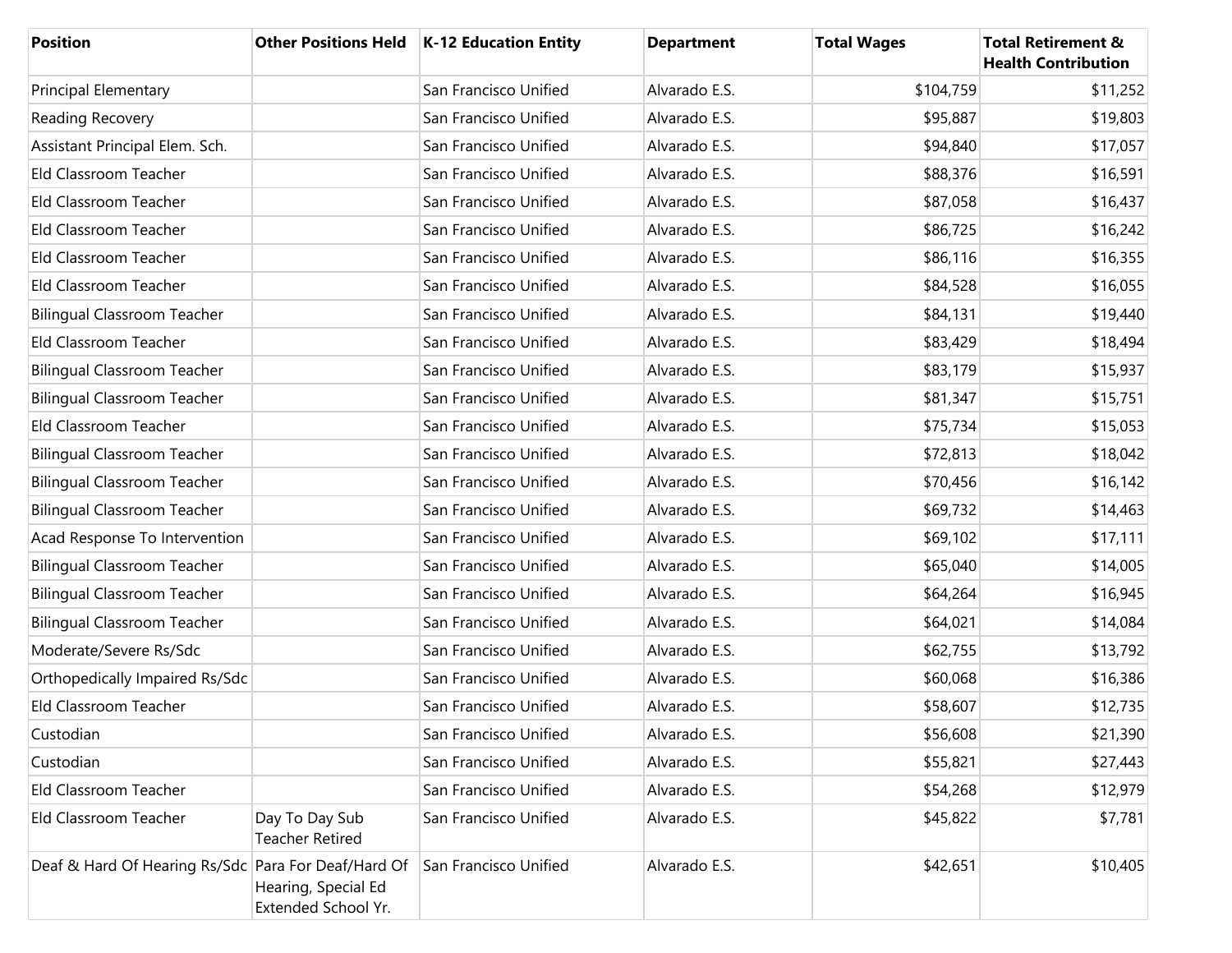| <b>Bilingual Classroom Teacher</b> |                                                                                                 | San Francisco Unified | Alvarado E.S. | \$42,520 | \$10,748 |
|------------------------------------|-------------------------------------------------------------------------------------------------|-----------------------|---------------|----------|----------|
| Eld Classroom Teacher              |                                                                                                 | San Francisco Unified | Alvarado E.S. | \$42,037 | \$8,345  |
| Sped Ia Sh - All Impair            | School Lunchroom<br>Helper                                                                      | San Francisco Unified | Alvarado E.S. | \$34,012 | \$10,520 |
| Specialized Phys Health Care-D     | Specialized Phys<br>Health Care-D                                                               | San Francisco Unified | Alvarado E.S. | \$32,172 | \$7,787  |
| Mild/Moderate Rs/Sdc               |                                                                                                 | San Francisco Unified | Alvarado E.S. | \$29,875 | \$5,786  |
| Sped Ia Sh - All Impair            | Sped Ia Sh - All Impair                                                                         | San Francisco Unified | Alvarado E.S. | \$29,452 | \$11,072 |
| Sped la Sh - All Impair            | Sped Ia Sh - All Impair                                                                         | San Francisco Unified | Alvarado E.S. | \$29,208 | \$10,520 |
| Sped la Sh - All Impair            | Sped Ia Sh - All Impair                                                                         | San Francisco Unified | Alvarado E.S. | \$28,976 | \$7,692  |
| Specialized Phys Health Care-D     | Specialized Phys<br>Health Care-D                                                               | San Francisco Unified | Alvarado E.S. | \$28,206 | \$997    |
| Sped la Sh - All Impair            |                                                                                                 | San Francisco Unified | Alvarado E.S. | \$27,117 | \$7,692  |
| Sped Ia Sh - All Impair            |                                                                                                 | San Francisco Unified | Alvarado E.S. | \$26,787 | \$7,692  |
| Para For Deaf/Hard Of Hearing      | Para For Deaf/Hard Of<br>Hearing, Sped Ia Sh -<br>All Impair                                    | San Francisco Unified | Alvarado E.S. | \$26,621 | \$7,645  |
| Eld Classroom Teacher              | Day-To-Day Sub                                                                                  | San Francisco Unified | Alvarado E.S. | \$26,491 | \$5,578  |
| Eld Classroom Teacher              |                                                                                                 | San Francisco Unified | Alvarado E.S. | \$24,467 | \$2,989  |
| Para For Deaf/Hard Of Hearing      | Para For Deaf/Hard Of<br>Hearing, Sped Ia Sh -<br>All Impair                                    | San Francisco Unified | Alvarado E.S. | \$23,509 | \$7,597  |
| Sped Ia Sh - All Impair            |                                                                                                 | San Francisco Unified | Alvarado E.S. | \$23,065 | \$4,613  |
| <b>Bilingual Classroom Teacher</b> |                                                                                                 | San Francisco Unified | Alvarado E.S. | \$21,962 | \$4,936  |
| Senior Clerk Typist                | Noon Monitor                                                                                    | San Francisco Unified | Alvarado E.S. | \$21,285 | \$4,309  |
| Moderate/Severe Rs/Sdc             |                                                                                                 | San Francisco Unified | Alvarado E.S. | \$19,925 | \$2,999  |
| Para For Deaf/Hard Of Hearing      | Para For Deaf/Hard Of<br>Hearing, Sped Ia Sh -<br>All Impair, Specialized<br>Phys Health Care-D | San Francisco Unified | Alvarado E.S. | \$19,870 | \$0      |
| Moderate/Severe Rs/Sdc             |                                                                                                 | San Francisco Unified | Alvarado E.S. | \$19,296 | \$4,706  |
| <b>Bilingual Classroom Teacher</b> |                                                                                                 | San Francisco Unified | Alvarado E.S. | \$17,756 | \$4,176  |
| Sped Ia Sh - All Impair            |                                                                                                 | San Francisco Unified | Alvarado E.S. | \$15,667 | \$5,967  |